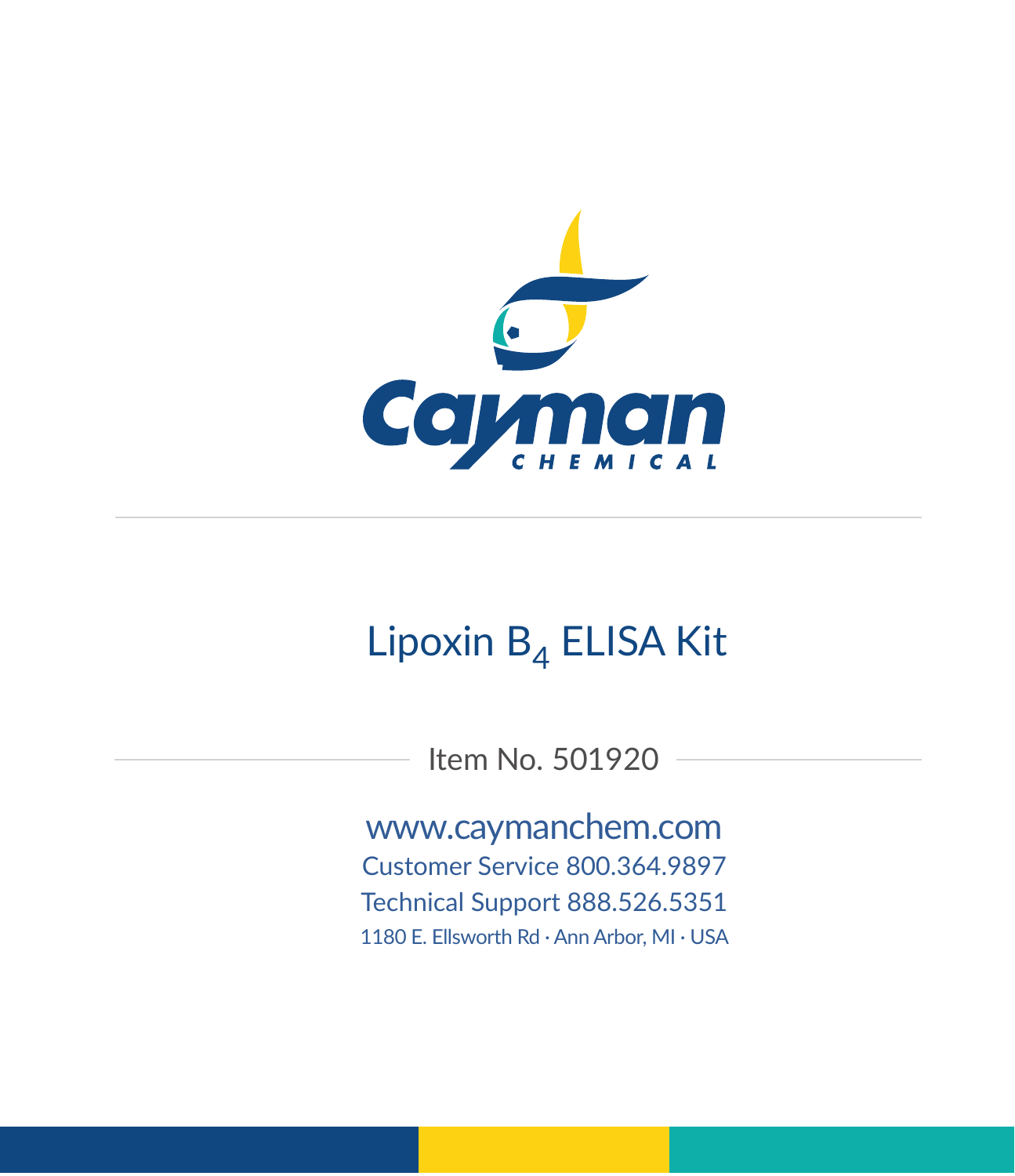# **TABLE OF CONTENTS**

| <b>GENERAL INFORMATION</b>   | <b>Materials Supplied</b><br>3            |
|------------------------------|-------------------------------------------|
|                              | <b>Safety Data</b><br>4                   |
|                              | <b>Precautions</b><br>4                   |
|                              | 5<br>If You Have Problems                 |
|                              | 5<br><b>Storage and Stability</b>         |
|                              | Materials Needed but Not Supplied<br>5    |
| <b>INTRODUCTION</b>          | Background<br>6                           |
|                              | <b>About This Assay</b><br>7              |
|                              | <b>Principle Of This Assay</b><br>7       |
|                              | 9<br><b>Definition of Key Terms</b>       |
| <b>PRE-ASSAY PREPARATION</b> | 11 Buffer Preparation                     |
|                              | 12 Sample Preparation                     |
|                              | <b>14 Sample Matrix Properties</b>        |
| <b>ASSAY PROTOCOL</b>        | 17 Preparation of Assay-Specific Reagents |
|                              | 19 Plate Set Up                           |
|                              | 20 Performing the Assay                   |
| <b>ANALYSIS</b>              | 22 Calculations                           |
|                              | 26 Performance Characteristics            |
| <b>RESOURCES</b>             | 31 Troubleshooting                        |
|                              | 32 Assay Summary                          |
|                              | 33 Plate Template                         |
|                              | 34 References                             |
|                              | 35 Notes                                  |
|                              | 35 Warranty and Limitation of Remedy      |

# **GENERAL INFORMATION**

# **Materials Supplied**

| <b>Item Number</b>                              | <b>Item Name</b>                                  | 96 wells<br><b>Quantity/Size</b> | <b>Storage</b><br><b>Temperature</b> |
|-------------------------------------------------|---------------------------------------------------|----------------------------------|--------------------------------------|
| 401920                                          | Lipoxin B <sub>4</sub> -AChE Tracer               | 1 vial/100 dtn                   | $-20^{\circ}$ C                      |
| 401922                                          | Lipoxin B <sub>4</sub> ELISA Polyclonal Antiserum | 1 vial/100 dtn                   | $-20^{\circ}$ C                      |
| 401924                                          | Lipoxin B <sub>4</sub> ELISA Standard             | 1 vial                           | $-80^{\circ}$ C                      |
| 400060<br><b>ELISA Buffer Concentrate (10X)</b> |                                                   | $1$ vial/ $10$ ml                | Room<br>Temperature                  |
| 400062                                          | Wash Buffer Concentrate (400X)                    | $1$ vial/ $5$ ml                 | Room<br>Temperature                  |
| 400035                                          | Polysorbate 20                                    | $1$ vial/ $3$ ml                 | Room<br>Temperature                  |
| 400004/400006                                   | Mouse Anti-Rabbit IgG-Coated Plate                | 1 plate                          | 4°C                                  |
| 400050                                          | Ellman's Reagent                                  | 3 vials/100 dtn                  | $-20^{\circ}$ C                      |
| 400040                                          | <b>ELISA Tracer Dye</b>                           | $1$ ea                           | Room<br>Temperature                  |
| 400042                                          | <b>ELISA Antiserum Dye</b>                        | $1$ ea                           | Room<br>Temperature                  |
| 400012                                          | 96-Well Cover Sheet                               | $1$ ea                           | Room<br>Temperature                  |

If any of the items listed above are damaged or missing, please contact our Customer Service department at (800) 364-9897 or (734) 971-3335. We cannot accept any returns without prior authorization.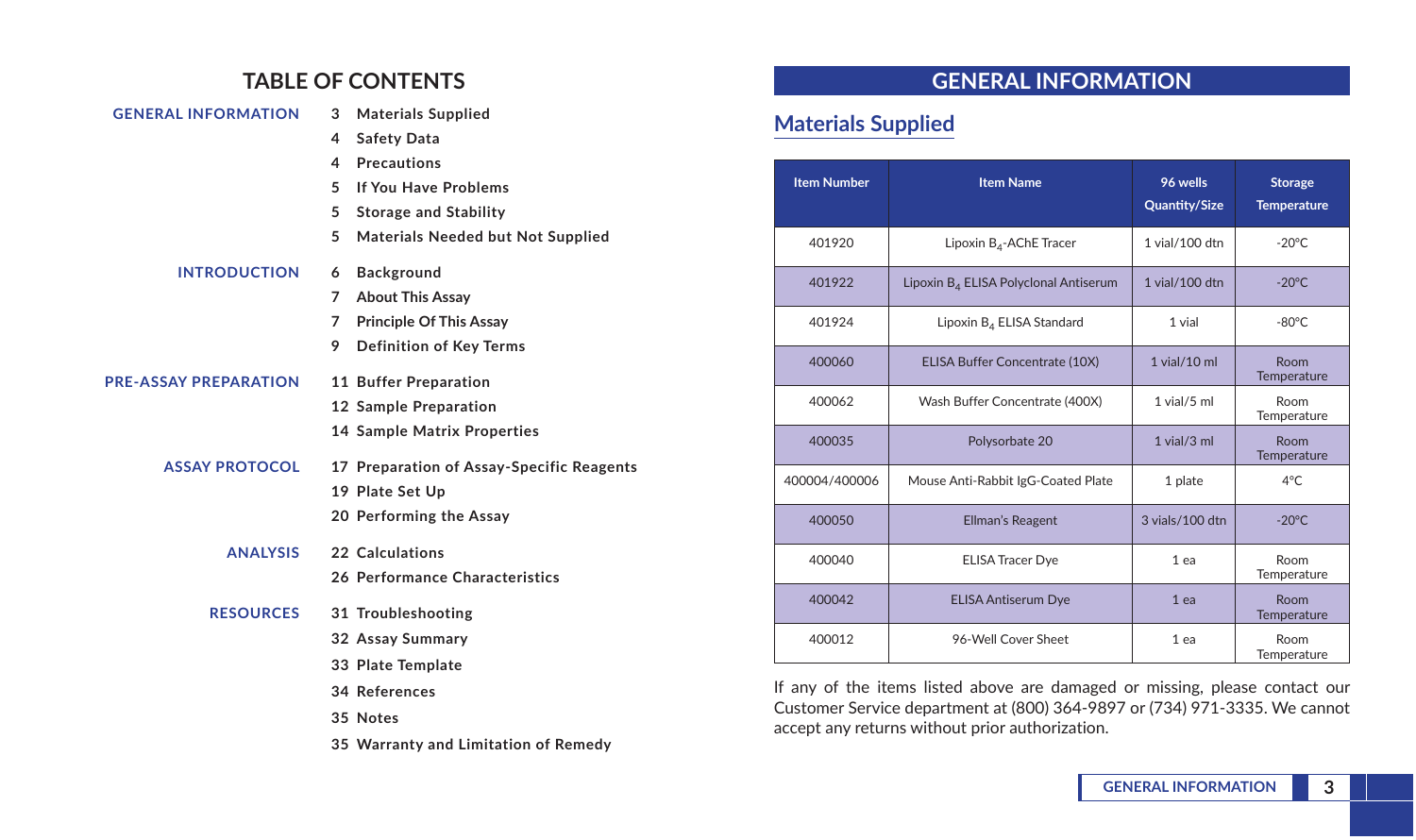

! **WARNING:** THIS PRODUCT IS FOR RESEARCH ONLY - NOT FOR HUMAN OR VETERINARY DIAGNOSTIC OR THERAPEUTIC USE.

# **Safety Data**

This material should be considered hazardous until further information becomes available. Do not ingest, inhale, get in eyes, on skin, or on clothing. Wash thoroughly after handling. Before use, the user must review the complete Safety Data Sheet, which has been sent *via* email to your institution.

# **Precautions**

#### **Please read these instructions carefully before beginning this assay.**

This kit may not perform as described if any reagent or procedure is replaced or modified.

When compared to quantification by LC/MS or GC/MS, it is not uncommon for immunoassays to report higher analyte concentrations. While LC/MS or GC/MS analyses typically measure only a single compound, antibodies used in immunoassays sometimes recognize not only the target molecule, but also structurally related molecules, including biologically relevant metabolites. In many cases, measurement of both the parent molecule and metabolites is more representative of the overall biological response than is the measurement of a short-lived parent molecule. It is the responsibility of the researcher to understand the limits of both assay systems and to interpret their data accordingly.

# **If You Have Problems**

#### **Technical Service Contact Information**

| Phone: | 888-526-5351 (USA and Canada only) or 734-975-3888 |
|--------|----------------------------------------------------|
| Email: | techserv@caymanchem.com                            |

In order for our staff to assist you quickly and efficiently, please be ready to supply the lot number of the kit (found on the outside of the box).

# **Storage and Stability**

This kit will perform as specified if stored as directed in the Materials Supplied section (see page 3) and used before the expiration date indicated on the outside of the box.

# **Materials Needed But Not Supplied**

- 1. A plate reader capable of measuring absorbance at 414 nm
- 2. Adjustable pipettes and a repeating pipettor
- 3. A source of ultrapure water is recommended. Pure water glass distilled or deionized - may not be acceptable. *NOTE: Ultrapure water is available for purchase from Cayman (Item No. 400000).*
- 4. Materials used for **Sample Preparation** (see page 12)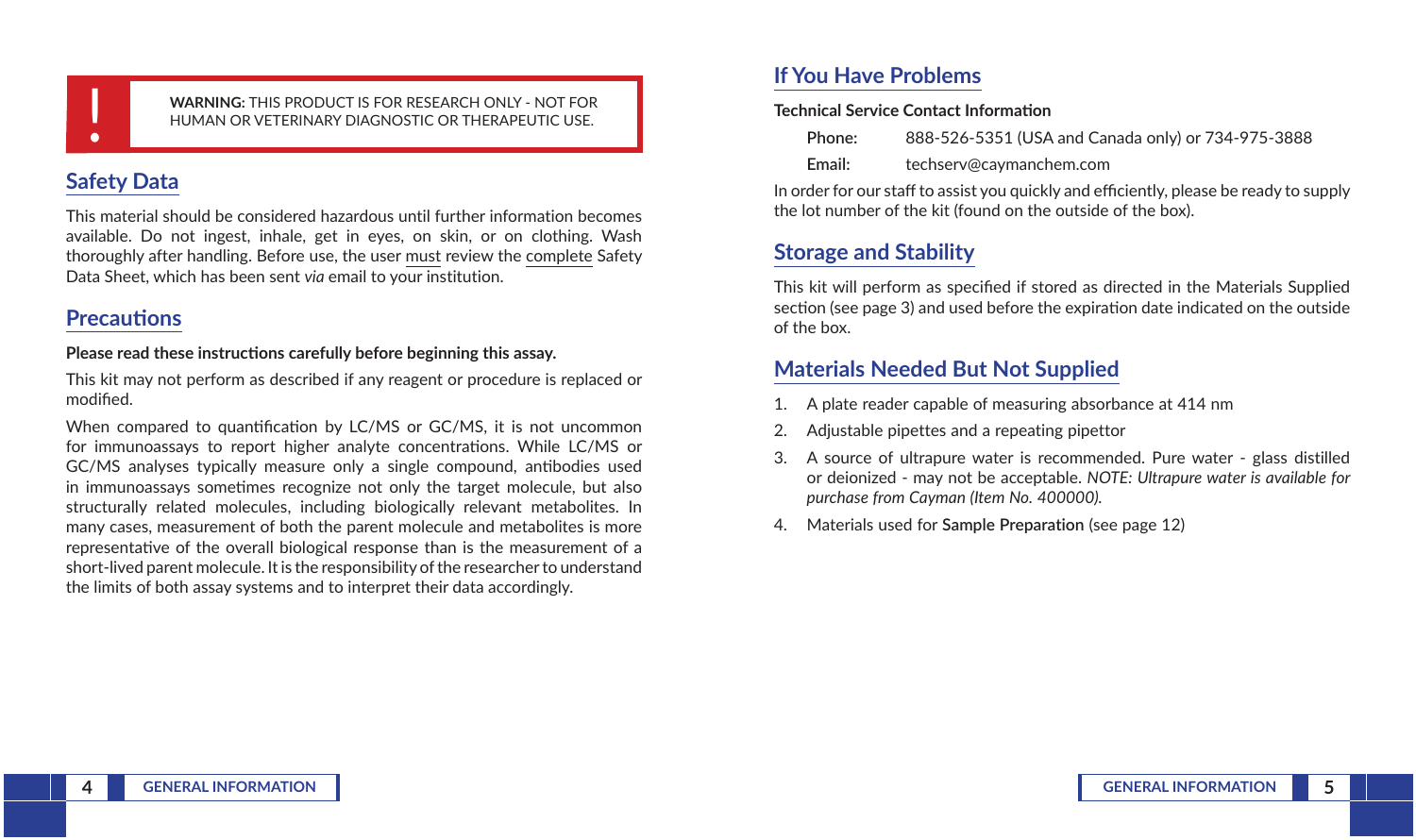### **INTRODUCTION**

# **Background**

Lipoxin  $B_4$  (LXB<sub>4</sub>) is a part of the specialized pro-resolving mediator (SPM) family of polyunsaturated fatty acid (PUFA) metabolites and a positional isomer of  $\mathsf{LXA}_{4}$ . $^{1,2}$  $LXB<sub>A</sub>$  is formed from arachidonic acid through double lipoxygenase-catalyzed reactions initiated by either 5-lipoxygenase (5-LO) followed by 12-LO/15-LO, with a leukotriene  $A_4$  (LTA<sub>4</sub>) intermediate, or by 15-LO followed by 5-LO, with 15(S)-HETE and 5(S)-Hp-15(S)-HETE intermediates.<sup>1,3,4</sup> The generation of LXB<sub>4</sub> typically requires transcellular metabolism of arachidonic acid.<sup>1,2</sup> For example,  $LTA<sub>4</sub>$  that is synthesized in neutrophils by 5-LO is metabolized to  $LXB<sub>4</sub>$  in platelets by 12-LO.1

 $LXB<sub>4</sub>$  is generated during the resolution phase of inflammation at the site of inflammation.<sup>6</sup> It inhibits  $LTB<sub>4</sub>$ -induced polymorphonuclear (PMN) neutrophil migration and P-selectin-mediated neutrophil-endothelial cell adhesion *in vitro*, and also stimulates non-phlogistic phagocytosis of apoptotic neutrophils by macrophages.<sup>5,7</sup> LXB<sub>4</sub> reduces mast cell degranulation, as well as airway inflammation and hyper-responsiveness in a mouse model of allergic rhinitis.<sup>8</sup> It also reduces edema and has anti-hyperalgesic effects in a mouse model of inflammatory pain.<sup>9</sup>

# **About This Assay**

Cayman's  $LXB<sub>A</sub>$  ELISA Kit is a competitive assay that can be used for quantification of  $LXB<sub>4</sub>$  in plasma, serum, and urine. The assay has a range of 1.6-1,000 pg/ml with a midpoint (50%  $B/B_0$ ) of approximately 41 pg/ml and a sensitivity (80%  $B/B_0$ ) of approximately 9.5 pg/ml.

# **Principle Of This Assay**

This assay is based on the competition between native  $LXB<sub>4</sub>$  and an  $LXB<sub>4</sub>$ acetylcholinesterase (AChE) conjugate (LXB<sub>4</sub>-AChE Tracer) for a limited amount of  $LXB<sub>A</sub>$  Polyclonal Antiserum. Because the concentration of the  $LXB<sub>A</sub>$ -AChE Tracer is held constant while the concentration of native  $LXB<sub>A</sub>$  varies, the amount of  $LXB_4$ -AChE Tracer that is able to bind to the  $LXB_4$  Polyclonal Antiserum will be inversely proportional to the concentration of native  $LXB<sub>4</sub>$  in the well. This antibody-LXB<sub>4</sub> complex binds to mouse anti-rabbit IgG that has been previously attached to the well. The plate is washed to remove any unbound reagents and Ellman's Reagent (which contains the substrate to AChE) is added to the well. The product of this enzymatic reaction has a distinct yellow color and absorbs strongly at 414 nm. The intensity of this color, determined spectrophotometrically, is proportional to the amount of  $LXB<sub>A</sub>$ -AChE Tracer bound to the well, which is inversely proportional to the amount of free  $LXB<sub>A</sub>$  present in the well during the incubation, as described in the equation:

```
Absorbance ∝ [Bound LXB4-AChE Tracer] ∝ 1/[LXB4]
```
A schematic of this process is shown in Figure 1, on page 8.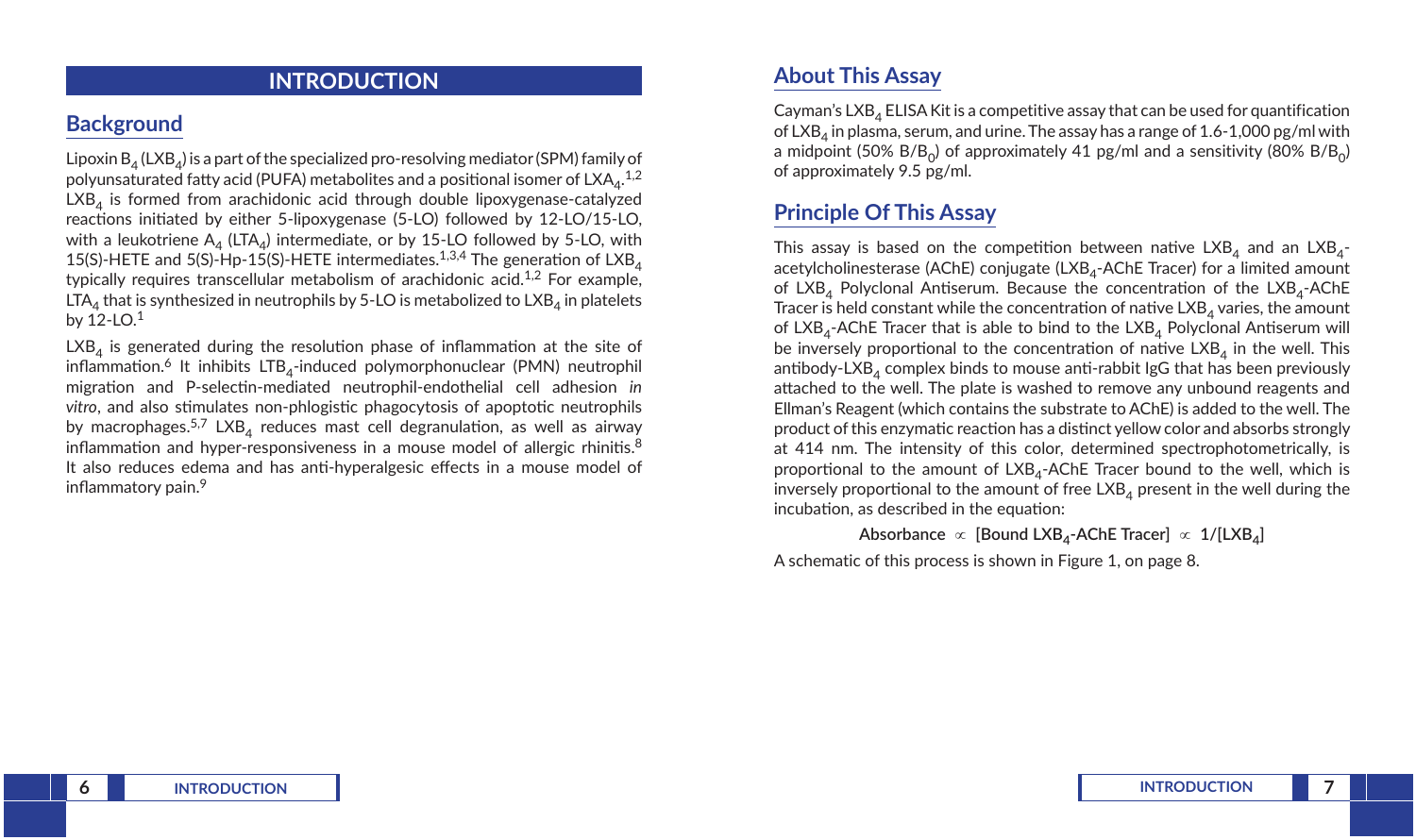

2. Wash to remove all unbound reagents.



3. Develop the well with Ellman's reagent.



# **Definition of Key Terms**

**Blank (Blk):** background absorbance caused by Ellman's Reagent. The blank absorbance should be subtracted from the absorbance readings of all the other wells, including NSB wells.

**Total Activity (TA):** total enzymatic activity of the LXB<sub>4</sub>-linked tracer.

**NSB (Non-Specific Binding):** non-immunological binding of the tracer to the well. Even in the absence of specific antiserum a very small amount of tracer still binds to the well; the NSB is a measure of this low binding.

**B<sub>0</sub>** (Maximum Binding): maximum amount of the tracer that the antiserum can bind in the absence of free analyte.

**%B/B0 (%Bound/Maximum Bound):** ratio of the absorbance of a particular sample or standard well to the average absorbance of the maximum binding  $(B_0)$  wells.

**Standard Curve:** a plot of the %B/B<sub>0</sub> values *versus* concentration of a series of wells containing various known amounts of analyte.

**Dtn:** determination, where one dtn is the amount of reagent used per well.

### **Figure 1. Schematic of the LXB4 ELISA**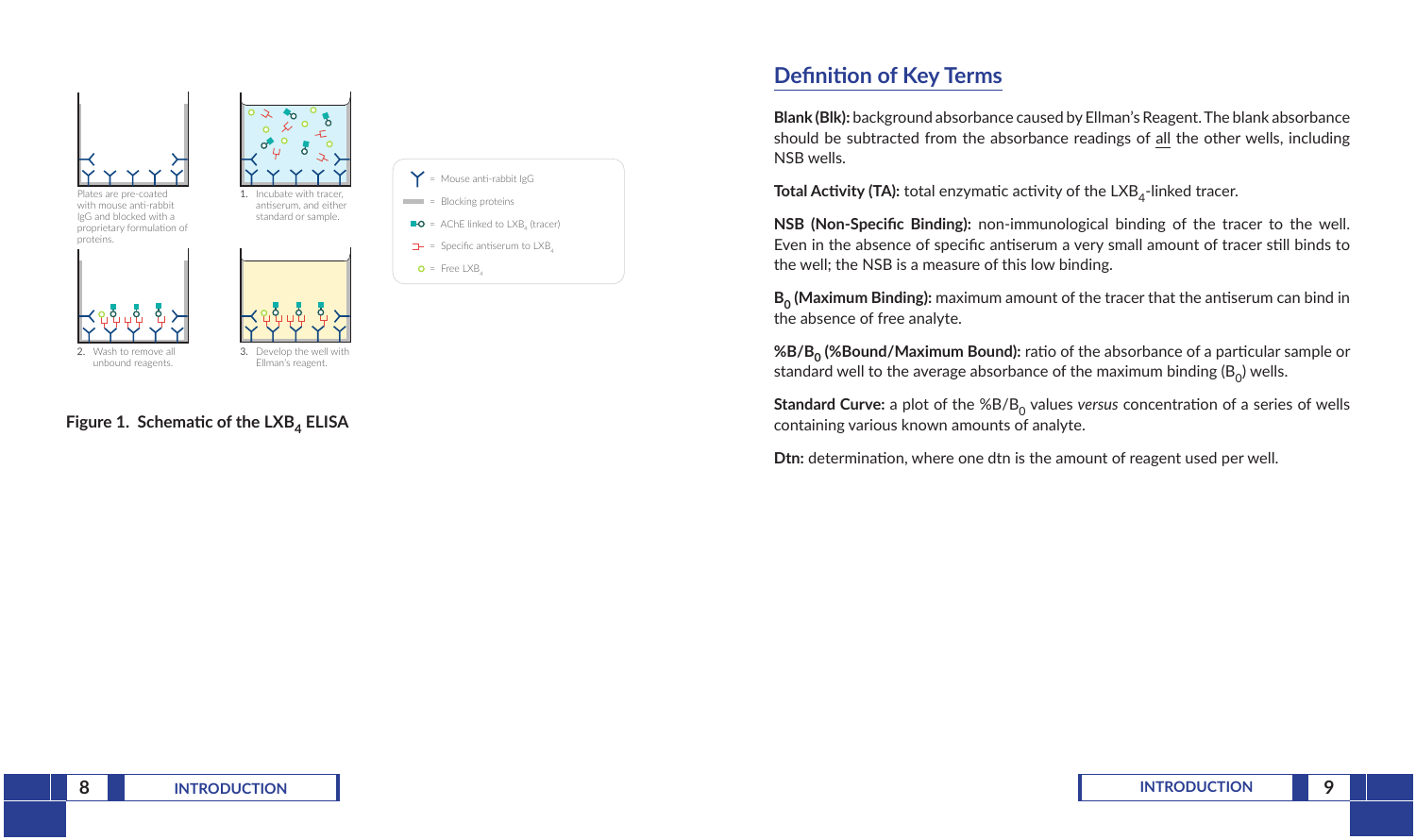**Cross Reactivity:** numerical representation of the relative reactivity of this assay towards structurally related molecules as compared to the primary analyte of interest. Biomolecules that possess similar epitopes to the analyte can compete with the assay tracer for binding to the primary antiserum. Substances that are superior to the analyte in displacing the tracer result in a cross reactivity that is greater than 100%. Substances that are inferior to the primary analyte in displacing the tracer result in a cross reactivity that is less than 100%. Cross reactivity is calculated by comparing the mid-point (50%  $B/B<sub>0</sub>$ ) value of the tested molecule to the mid-point (50%  $B/B<sub>0</sub>$ ) value of the primary analyte when each is measured in assay buffer using the following formula:

% Cross Reactivity = 
$$
\left[\begin{array}{c} 50\% \text{ B/B}_0 \text{ value for the primary analyze} \\ 50\% \text{ B/B}_0 \text{ value for the potential cross reactant} \end{array}\right] \times 100\%
$$

**Lower Limit of Detection (LLOD):** the smallest measure that can be detected with reasonable certainty for a given analytical procedure. The LLOD is defined as a concentration two standard deviations higher than the mean zero value.

### **PRE-ASSAY PREPARATION**

### **Buffer Preparation**

*Store all diluted buffers at 4°C; they will be stable for approximately two months.*

#### **1. ELISA Buffer (1X) Preparation**

Dilute the contents of one vial of ELISA Buffer Concentrate (Item No. 400060) with 90 ml of ultrapure water. Be certain to rinse the vial to remove any salts that may have precipitated. *NOTE: It is normal for the concentrated buffer to contain crystalline salts after thawing. These will completely dissolve upon dilution with ultrapure water.*

#### **2. Wash Buffer (1X) Preparation**

Dilute the contents of one vial of Wash Buffer Concentrate (400X) (Item No. 400062) with ultrapure water to a total volume of 2 L and add 1 ml of Polysorbate 20 (Item No. 400035). Smaller volumes of Wash Buffer (1X) can be prepared by diluting the Wash Buffer Concentrate (400X) 1:400 and adding Polysorbate 20 to an end concentration of 0.5 ml/L. *NOTE: It is normal for the concentrated buffer to contain crystalline salts after thawing. These will completely dissolve upon dilution with ultrapure water. Polysorbate 20 is a viscous liquid and cannot be measured by a regular pipette. A positive displacement pipette or a syringe should be used to deliver small quantities accurately.*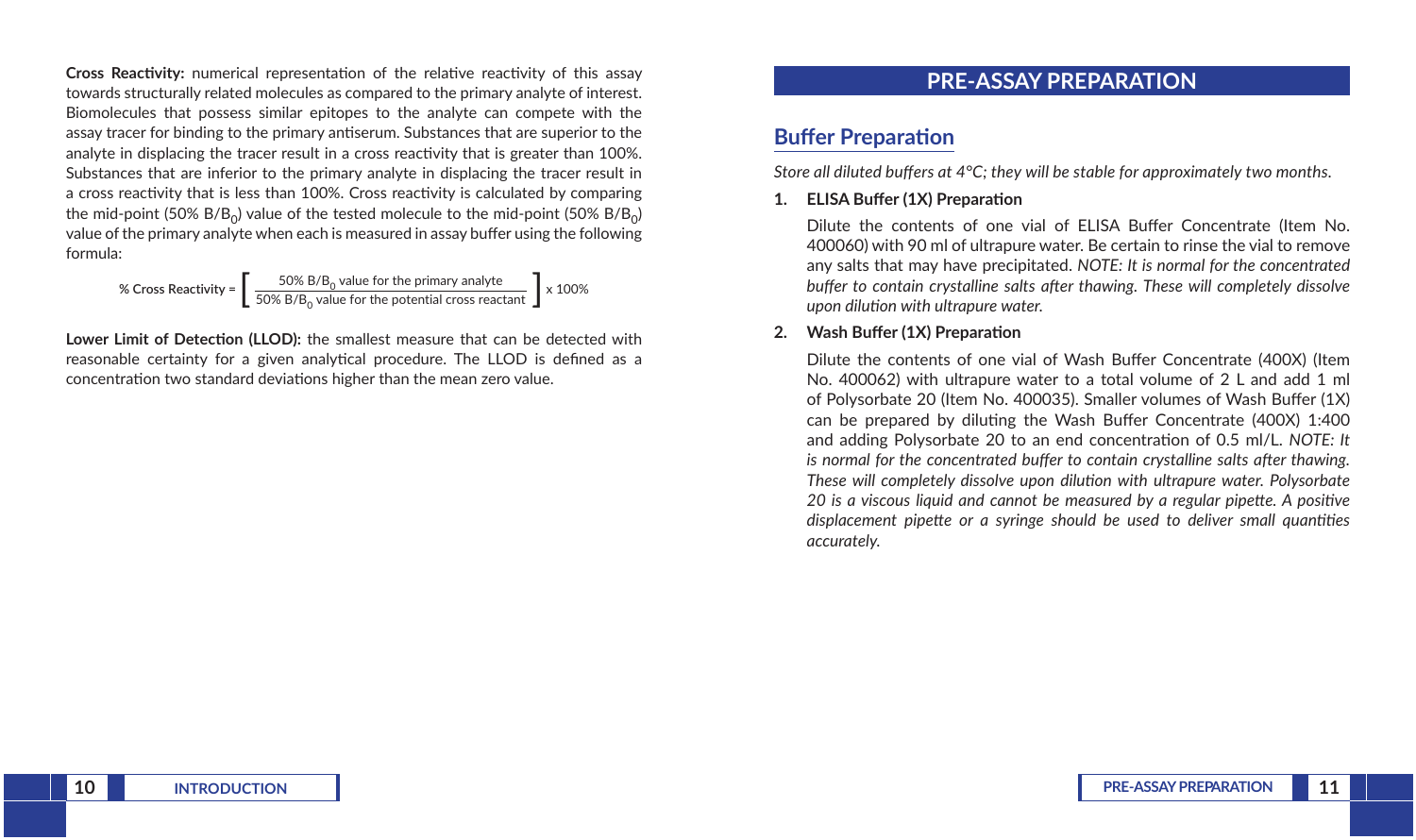### **Sample Preparation**

#### **Testing for Interference**

This assay has been validated using human plasma, serum, and urine. Other sample types should be tested for interference to evaluate the need for sample purification before embarking on a large number of sample measurements. To test for interference, dilute one or two test samples to obtain at least two different dilutions of each sample between approximately 100 pg/ml and 10 pg/ml (*i.e.*, between 30-80% B/B<sub>0</sub>, which is the linear portion of the standard curve). If the two different dilutions of the sample show good correlation (differ by 20% or less) in the final calculated  $LXB<sub>A</sub>$  concentration, purification is not required. If you do not see good correlation of the different dilutions, purification is advised. Purification methods will need to be determined by the end user and tested for compatibility in the assay.

### **Plasma and Serum**

It is recommended that plasma and serum samples be diluted at least 1:4 into ELISA Buffer (1X) prior to testing in the assay.

#### **Urine**

It is recommended that urine samples be diluted at least 1:2 into ELISA Buffer (1X) prior to testing in the assay.

#### **General Precautions**

- All samples must be free of organic solvents prior to assay.
- Samples should be assayed immediately after collection; samples that cannot be assayed immediately should be stored at -80°C.
- Samples of rabbit origin may contain antibodies that interfere with the assay by binding to the mouse anti-rabbit plate. We recommend that all rabbit samples by purified prior to use in the assay.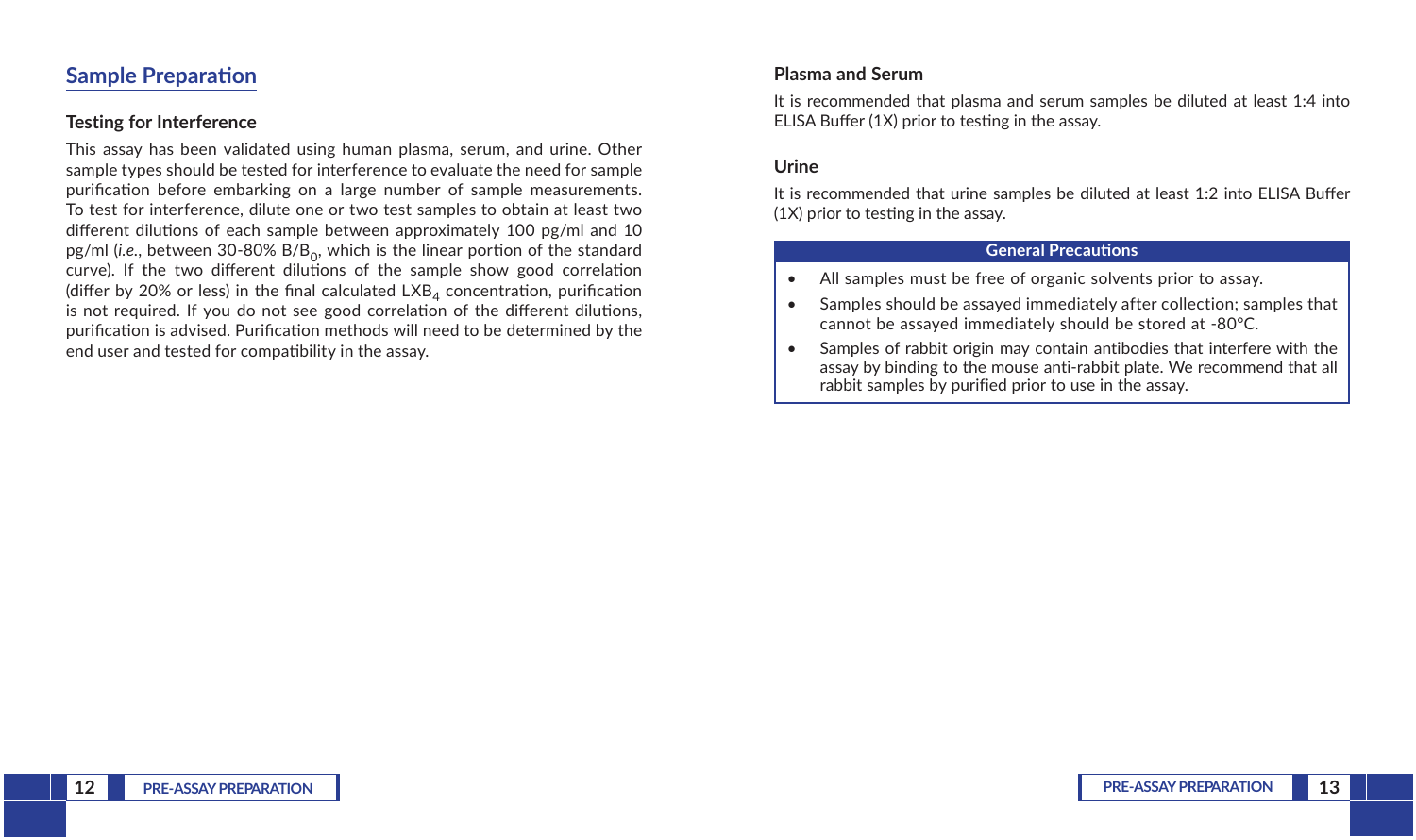### **Sample Matrix Properties**

### **Linearity**

To assess dilutional linerarity, human plasma, serum, and urine samples were serially diluted with ELISA Buffer (1X) and evaluated for linearity using the LXB<sub>4</sub> ELISA Kit. The results are shown in the table below.

| <b>Dilution Factor</b>   | Concentration (pg/ml) | <b>Dilutional Linearity (%)</b> |  |  |  |
|--------------------------|-----------------------|---------------------------------|--|--|--|
| Plasma                   |                       |                                 |  |  |  |
| $\overline{4}$           | 65.18                 | 100                             |  |  |  |
| $\,8\,$                  | 71.13                 | 109                             |  |  |  |
| 16                       | 75.10                 | 115                             |  |  |  |
| Serum                    |                       |                                 |  |  |  |
| $\overline{4}$           | 34.17                 | 100                             |  |  |  |
| 8                        | 34.56                 | 101                             |  |  |  |
| 16                       | 32.97                 | 96.5                            |  |  |  |
| Urine                    |                       |                                 |  |  |  |
| $\overline{2}$           | 21.99                 | 100                             |  |  |  |
| $\overline{\mathcal{L}}$ | 20.31                 | 92.4                            |  |  |  |
| 8                        | 20.56                 | 93.5                            |  |  |  |

#### **Table 1. Dilutional linearity of human plasma, serum, and urine samples**

### **Spike and Recovery**

Human plasma, serum, and urine samples were spiked with different amounts of  $LXB_4$ , serially diluted with ELISA Buffer (1X) and analyzed using the  $LXB_4$  ELISA Kit. The results are shown below. The error bars represent standard deviations obtained from multiple dilutions of each sample.



**Figure 2. Spike and recovery in human plasma, serum, and urine samples**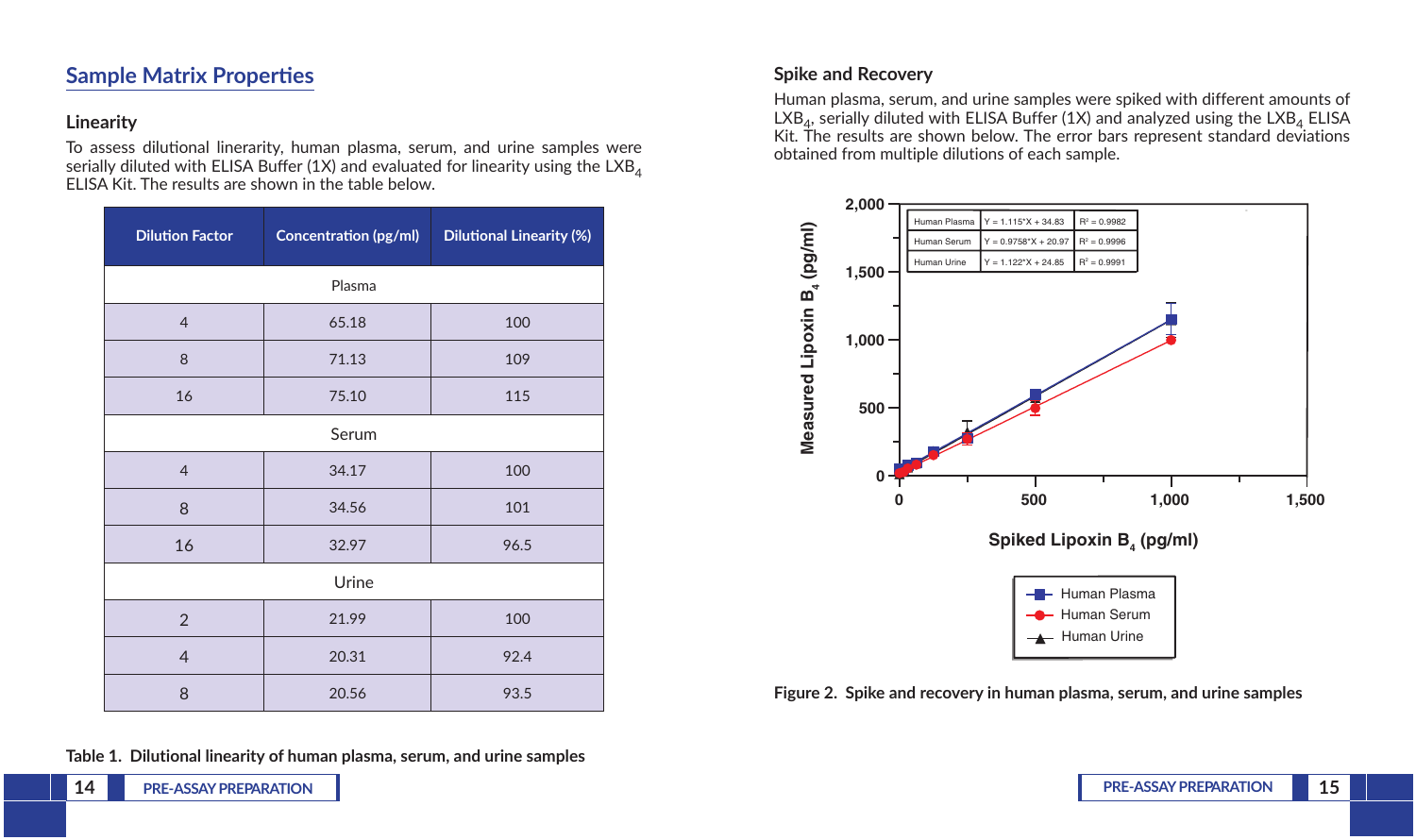### **Parallelism**

To assess parallelism, human plasma, serum, and urine samples were serially diluted and assayed at multiple dilutions using the  $LXB<sub>4</sub> ELISA Kit.$  Concentrations were plotted as a function of the sample dilution. The results are shown below.



**Figure 3. Parallelism of human plasma, serum, and urine samples**

# **ASSAY PROTOCOL**

# **Preparation of Assay-Specific Reagents**

### Lipoxin B<sub>4</sub> ELISA Standard

Equilibrate a pipette tip by repeatedly filling and expelling the tip with the  $LXB<sub>4</sub>$ ELISA Standard (Item No. 401924) several times. Using the equilibrated pipette tip, transfer 100 µl of the standard into a clean test tube, then dilute with 400 µl ultrapure water. The concentration of this solution (the bulk standard) will be 10,000 pg/ml. Store it at 4°C and use within two weeks.

To prepare the standard for use in ELISA: Obtain eight clean test tubes and label them #1-8. Aliquot 900 µl ELISA Buffer (1X) to tube #1 and 600 µl ELISA Buffer (1X) to tubes  $#2-8$ . Transfer 100 µl of the bulk standard (10,000 pg/ml) to tube #1 and mix thoroughly. Serially dilute the standard by removing 400 µl from tube #1 and placing in tube #2; mix thoroughly. Next, remove 400 µl from tube #2 and place it into tube #3; mix thoroughly. Repeat this process for tubes #4-8. These diluted standards should not be stored for more than two hours.



**Figure 4. Preparation of the LXB4 standards**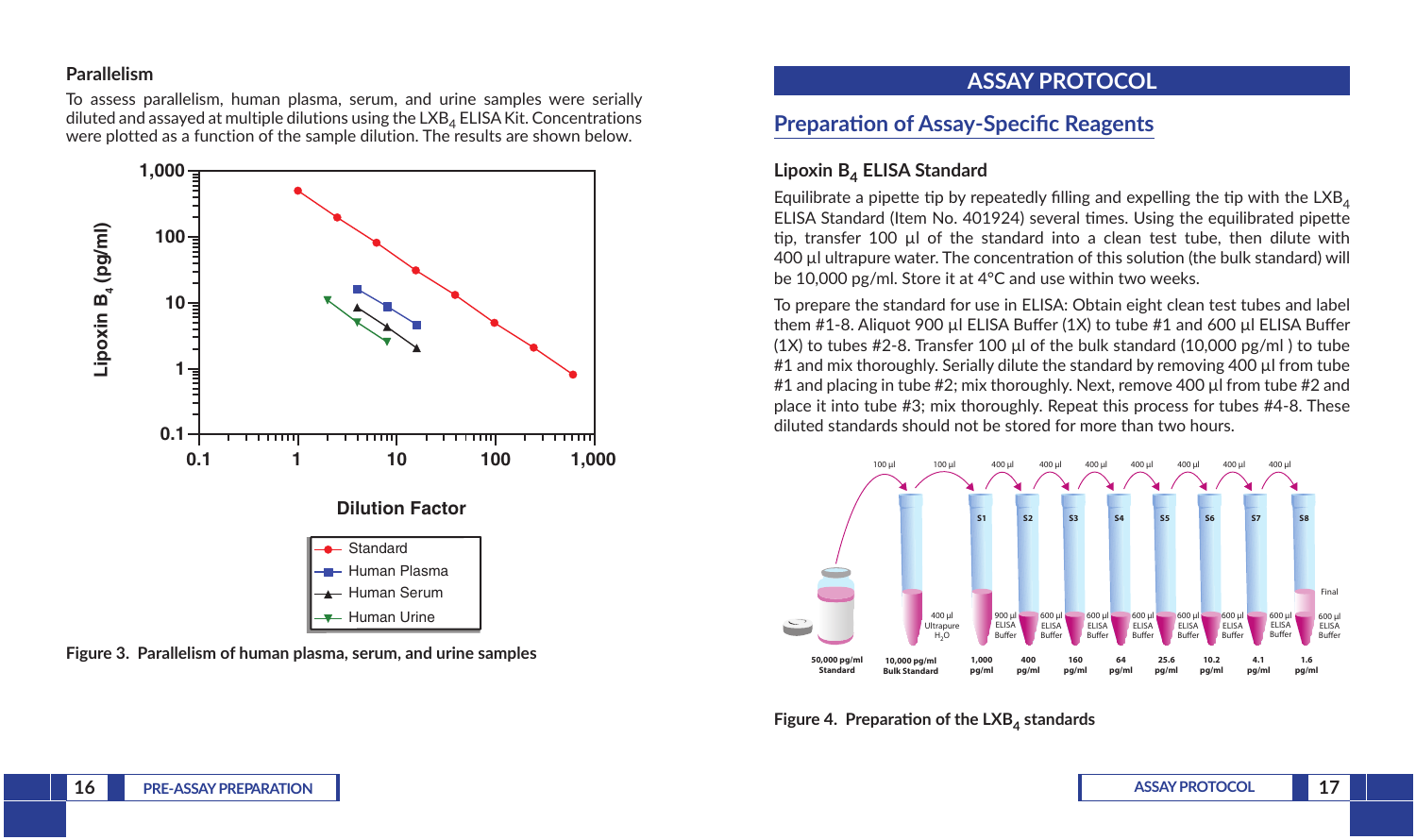### Lipoxin B<sub>4</sub>-AChE Tracer

Reconstitute the  $LXB<sub>A</sub>$ -AChE Tracer (Item No. 401920) with 6 ml of ELISA Buffer (1X). Transfer the reconstituted tracer to a polypropylene tube or vial, store at 4°C (*do not freeze!*), and use within two weeks. A 20% surplus of tracer has been included to account for any incidental losses.

#### **Tracer Dye Instructions (optional)**

This dye may be added to the tracer, if desired, to aid in visualization of tracer-containing wells. Add the dye to the reconstituted tracer at a final dilution of 1:100 (add 60 µl of dye to 6 ml tracer). *NOTE: Tracer with dye will be stable for 2 weeks if stored at 4°C.*

#### **Lipoxin B4 ELISA Polyclonal Antiserum**

Reconstitute the LXB<sub>4</sub> ELISA Polyclonal Antiserum (Item No. 401922) with 6 ml of ELISA Buffer (1X). Store the reconstituted LXB<sub>4</sub> ELISA Polyclonal Antiserum at 4°C (*do not freeze!*) and use within 4 weeks. A 20% surplus of antiserum has been included to account for any incidental losses.

#### **Antiserum Dye Instructions (optional)**

This dye may be added to the antiserum, if desired, to aid in visualization of antiserum-containing wells. Add the dye to the reconstituted antiserum at a final dilution of 1:100 (add 60 µl of dye to 6 ml antiserum). *NOTE: Antiserum with dye will be stable for 2 weeks if stored at 4°C.*

### **Plate Set Up**

The 96-well plate(s) included with this kit is supplied ready to use. It is not necessary to rinse the plate(s) prior to adding the reagents. *NOTE: If you do not need to use all the strips at once, place the unused strips back in the plate packet and store at 4°C. Be sure the packet is sealed with the desiccant inside.*

Each plate or set of strips must contain a minimum of two Blk, two NSB, and three B<sub>0</sub> wells, and an eight-point standard curve run in duplicate. *NOTE: Each assay must contain this minimum configuration in order to ensure accurate and reproducible results. Each sample should be assayed at a minimum of two dilutions and each dilution should be assayed in duplicate. For statistical purposes, we recommend assaying samples in triplicate.*

A suggested plate format is shown in Figure 5, below. The user may vary the location and type of wells present as necessary for each particular experiment. The plate format provided below has been designed to allow for easy data analysis using a convenient spreadsheet offered by Cayman (see page 22 for more details). We suggest recording the contents of each well on the template sheet provided (see page 33).



Blk - Blank TA - Total Activity NSB - Non-Specific Binding  $B_0$  - Maximum Binding S1-S8 - Standards 1-8 1-24 - Samples

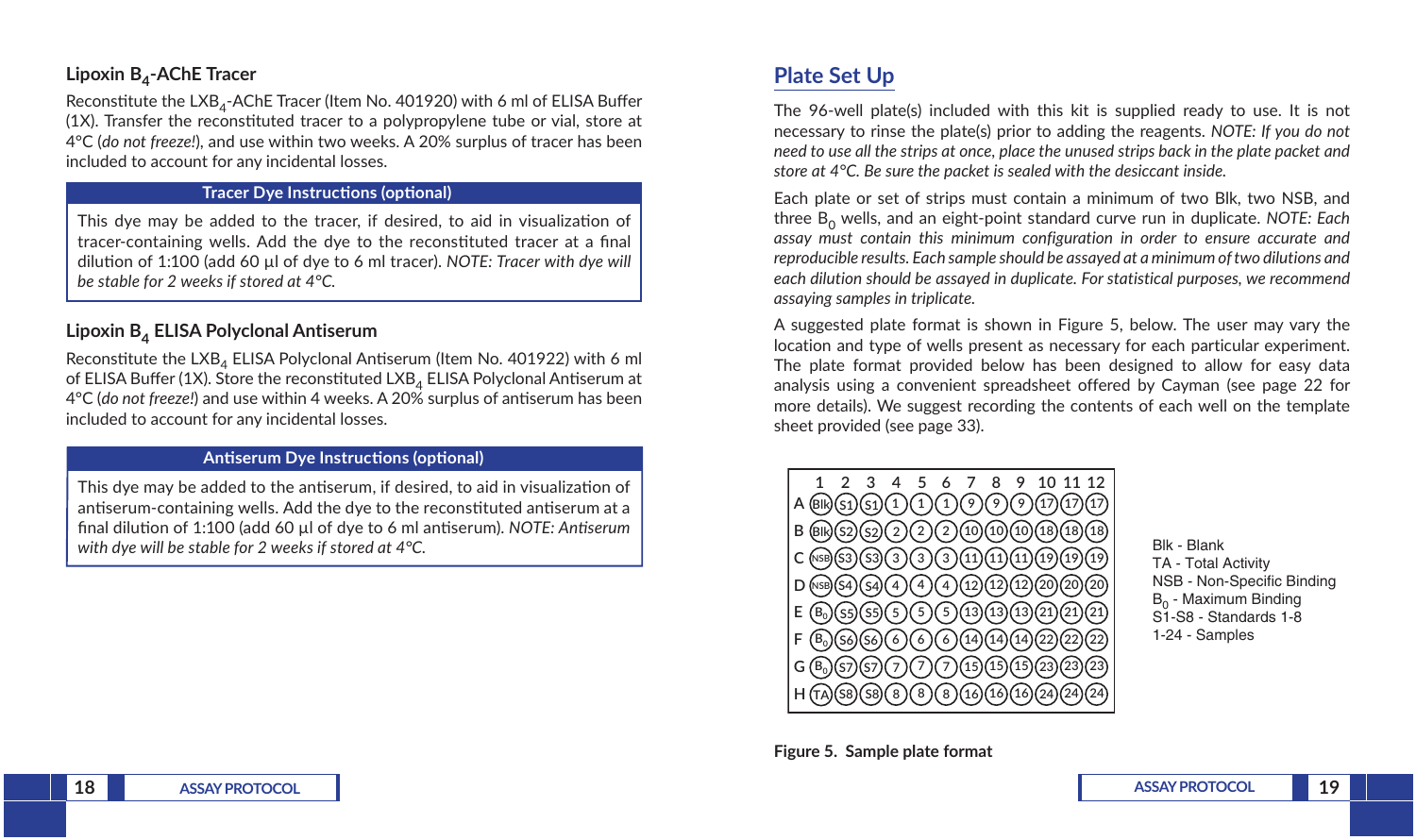# **Performing the Assay**

#### **Pipetting Hints**

- Use different tips to pipette each reagent.
- Before pipetting each reagent, equilibrate the pipette tip in that reagent (*i.e.*, slowly fill the tip and gently expel the contents, repeat several times).
- Do not expose the pipette tip to the reagent(s) already in the well.

### **Addition of the Reagents**

#### **1. ELISA Buffer**

Add 100 µl ELISA Buffer (1X) to NSB wells. Add 50 µl ELISA Buffer (1X) to  $B_0$  wells.

#### **2. Lipoxin B4 ELISA Standard**

Add 50 µl from tube #8 to both of the lowest standard wells (S8). Add 50 µl from tube #7 to each of the next standard wells (S7). Continue with this procedure until all the standards are aliquoted. The same pipette tip should be used to aliquot all the standards. Before pipetting each standard, be sure to equilibrate the pipette tip in that standard.

#### **3. Samples**

Add 50 µl sample per well. Each sample should be assayed at a minimum of two dilutions. Each dilution should be assayed in duplicate (triplicate recommended).

#### **4. Lipoxin B4-AChE Tracer**

Add 50 µl to each well except the TA and Blk wells.

#### **5. Lipoxin B4 ELISA Polyclonal Antiserum**

Add 50 µl to each well except the TA, NSB, and Blk wells within 15 minutes of addition of the tracer.

### **Incubation of the Plate**

Cover each plate with a 96-Well Plate Cover Sheet (Item No. 400012) and incubate overnight at room temperature.

### **Development of the Plate**

- 1. Reconstitute Ellman's Reagent (Item No. 400050) immediately before use with 20 ml of ultrapure water.
- 2. Empty the wells and rinse five times with  $\sim$ 300 µl Wash Buffer (1X).
- 3. Add 200 µ of Ellman's Reagent to each well.
- 4. Add 5 µl of the reconstituted tracer to the TA wells.
- 5. Cover the plate with the 96-Well Plate Cover. Optimum development is obtained by using an orbital shaker equipped with a large, flat cover to allow the plate(s) to develop in the dark. This assay typically develops  $(i.e., B<sub>0</sub>$  wells ≥0.4 A.U. (blank subtracted)) in 60 minutes.

### **Reading the Plate**

- 1. Wipe the bottom of the plate with a clean tissue to remove fingerprints, dirt, etc.
- 2. Remove the plate cover being careful to keep Ellman's Reagent from splashing on the cover. *NOTE: Any loss of Ellman's Reagent will affect the absorbance readings.*
- 3. Read the plate at a wavelength of 414 nm.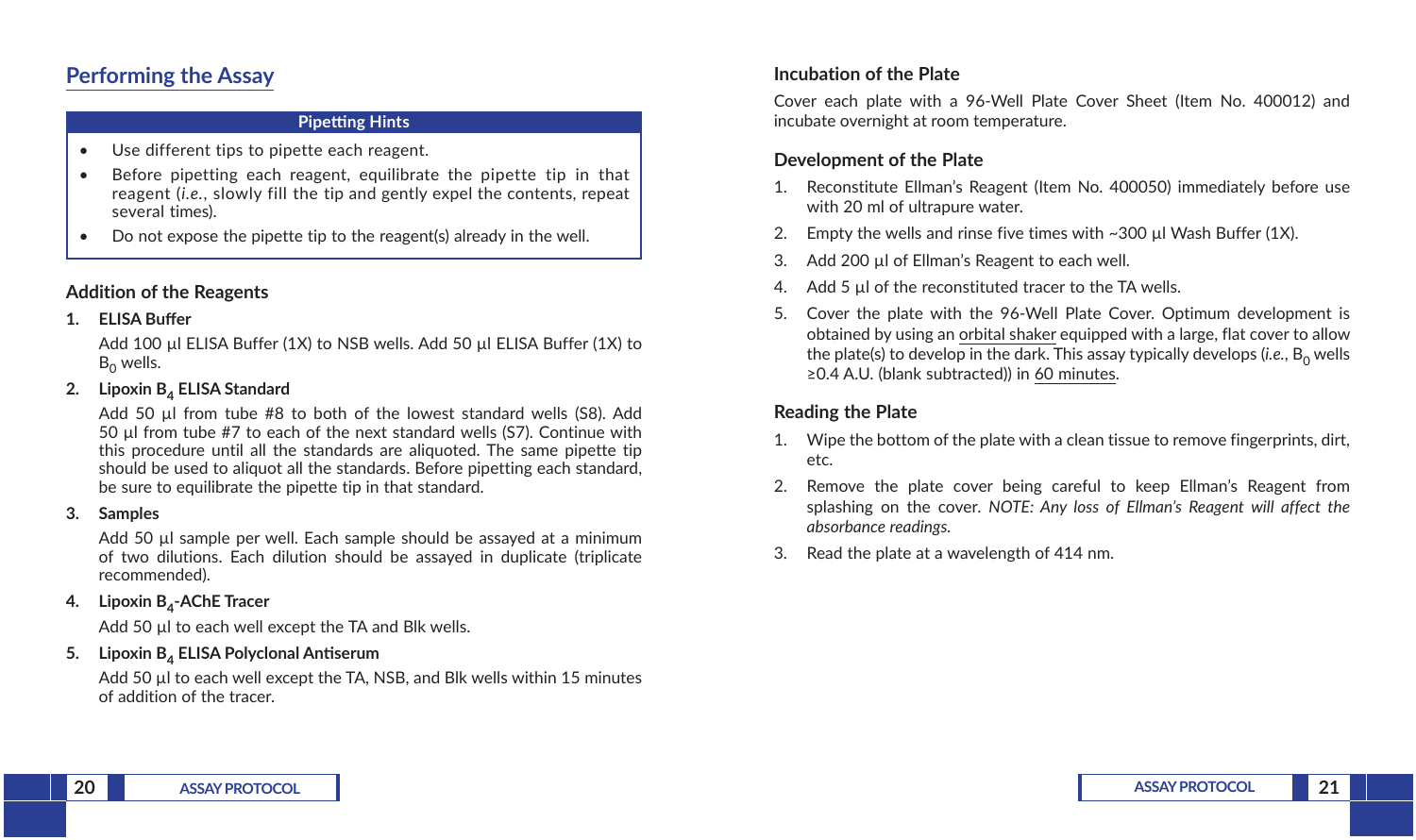### **ANALYSIS**

Many plate readers come with data reduction software that plot data automatically. Alternatively, a spreadsheet program can be used. The data should be plotted as either %B/B<sub>0</sub> versus log concentration using a four-parameter logistic fit or as logit B/B0 *versus* log concentration using a linear fit. *NOTE: Cayman has a computer spreadsheet available for data analysis. Please contact Technical Service or visit our website (www.caymanchem.com/analysis/elisa) to obtain a free copy of this convenient data analysis tool.* 

# **Calculations**

#### **Preparation of the Data**

The following procedure is recommended for preparation of the data prior to graphical analysis.

*NOTE: If the plate reader has not subtracted the absorbance readings of the blank wells from the absorbance readings of the rest of the plate, be sure to do that now.*

- 1. Average the absorbance readings from the NSB wells.
- 2. Average the absorbance readings from the  $B_0$  wells.
- 3. Subtract the NSB average from the  $B_0$  average. This is the corrected  $B_0$  or corrected maximum binding.

4. Calculate the  $B/B<sub>0</sub>$  (Sample or Standard Bound/Maximum Bound) for the remaining wells. To do this, subtract the average NSB absorbance from the S1 absorbance and divide by the corrected  $B_0$  (from Step 3). Repeat for S2-S8 and all sample wells. (To obtain  $%B/B<sub>0</sub>$  for a logistic four-parameter fit, multiply these values by 100.)

*NOTE: The TA values are not used in the standard curve calculations. Rather, they are used as a diagnostic tool. Erratic absorbance values could indicate the presence of organic solvents in the buffer or other technical problems (see page 31 for Troubleshooting). Low or no absorbance from a TA well could indicate a dysfunction in the enzyme-substrate system. Only the linear part of this standard curve should be used in the calculations.*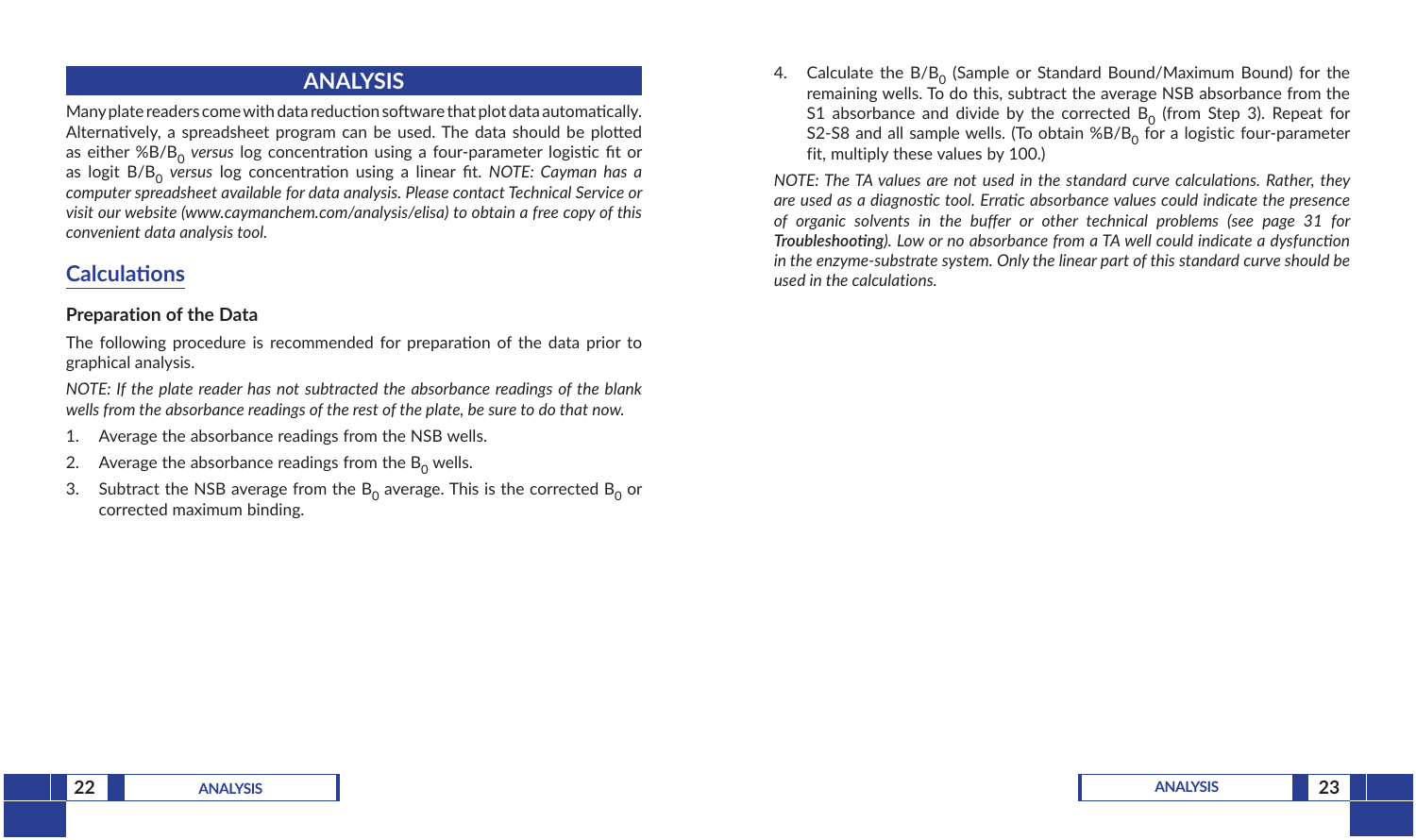### **Plot the Standard Curve**

Plot %B/B<sub>0</sub> for standards S1-S8 *versus* LXB<sub>4</sub> concentration using linear (y) and log (x) axes and perform a four-parameter logistic fit.

Alternative Plot - The data can also be linearized using a logit transformation. The equation for this conversion is shown below. *NOTE: Do not use %B/B0 in this calculation.*

 $logit (B/B_0) = ln [B/B_0/(1 - B/B_0)]$ 

Plot the data as logit  $(B/B_0)$  *versus* log concentrations and perform a linear regression fit.

### **Determine the Sample Concentration**

Calculate the  $B/B_0$  (or  $%B/B_0$ ) value for each sample. Determine the concentration of each sample by identifying the  $%B/B<sub>0</sub>$  on the standard curve and reading the corresponding values on the x-axis. *NOTE: Remember to account for any dilution of the original sample concentration prior to its addition to the well. Samples with %B/ B0 values greater than 80% or less than 30% should be re-assayed as they generally*  fall out of the linear range of the standard curve. A 20% or greater disparity between *the apparent concentration of two different dilutions of the same sample indicates interference, which could be eliminated by purification.*

*NOTE: If there is an error in the*  $B_0$  *wells it is possible to calculate sample concentrations by plotting the absorbance values and back calculating sample absorbance off the standard curve.*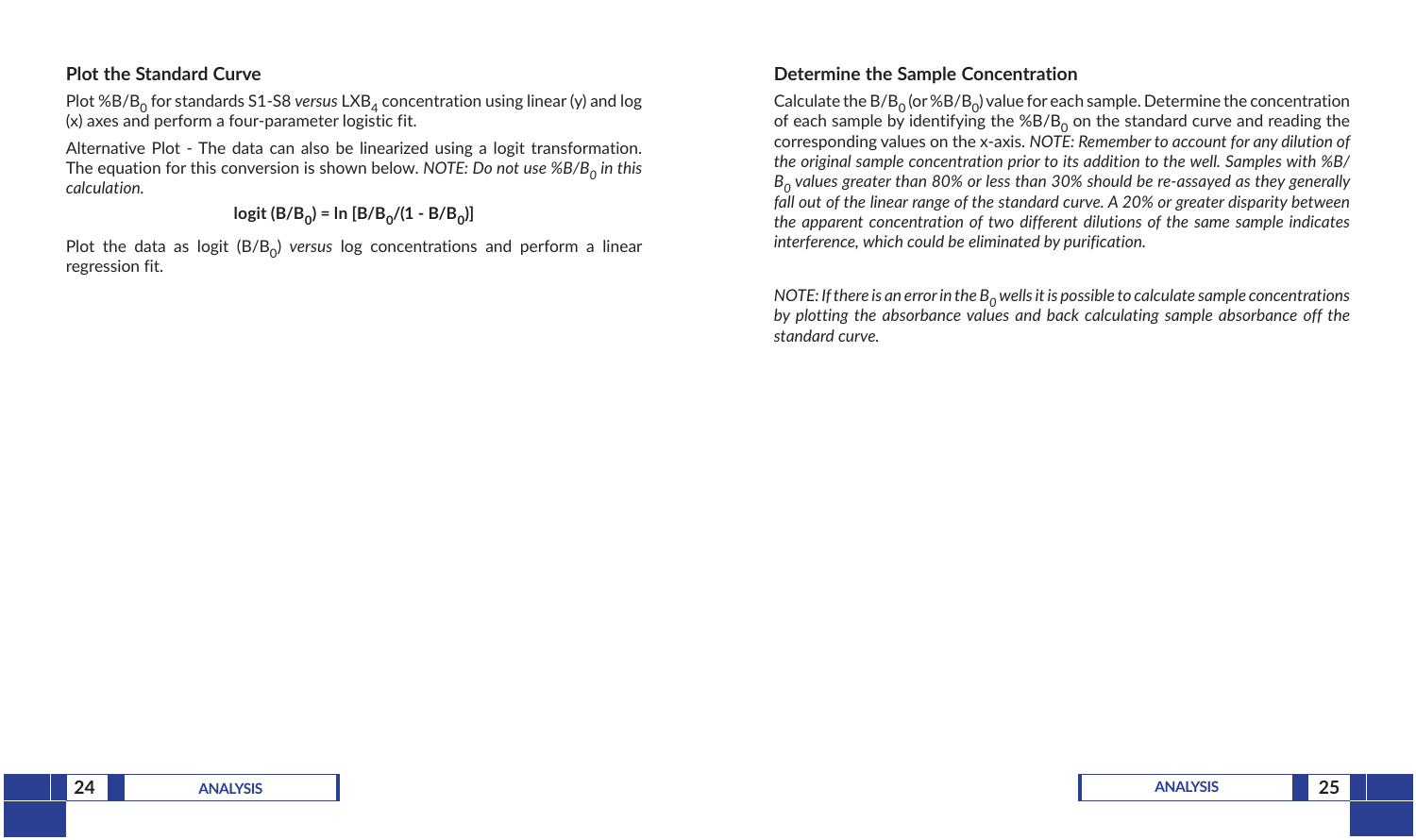# **Performance Characteristics**

#### **Representative Data**

The standard curve presented here is an example of the data typically produced with this kit; however, your results will not be identical to these. You must run a new standard curve. Do not use the data below to determine the values of your samples.

#### **Absorbance at 414 nm (60 minutes)**

| Analyte<br><b>Standards</b><br>(pg/ml) | <b>Blank-</b><br>subtracted<br><b>Absorbance</b> | NSB-corrected<br><b>Absorbance</b> | %B/B <sub>0</sub> | %CV*<br>Intra-assay<br><b>Precision</b> | %CV*<br>Inter-<br>assay<br><b>Precision</b> |
|----------------------------------------|--------------------------------------------------|------------------------------------|-------------------|-----------------------------------------|---------------------------------------------|
| <b>NSB</b>                             | 0.000                                            |                                    |                   |                                         |                                             |
| $B_0$                                  | 0.643                                            | 0.643                              |                   |                                         |                                             |
| 1,000                                  | 0.070                                            | 0.070                              | 11.1              | 14.5                                    | 14.8                                        |
| 400                                    | 0.109                                            | 0.109                              | 17.1              | 7.0                                     | 4.1                                         |
| 160                                    | 0.170                                            | 0.170                              | 26.6              | 3.9                                     | 5.1                                         |
| 64                                     | 0.261                                            | 0.261                              | 40.7              | 4.9                                     | 2.5                                         |
| 25.6                                   | 0.382                                            | 0.382                              | 59.5              | 5.0                                     | 2.0                                         |
| 10.2                                   | 0.511                                            | 0.511                              | 79.6              | 10.1                                    | 2.8                                         |
| 4.1                                    | 0.592                                            | 0.592                              | 92.1              | $25.1***$                               | 8.5                                         |
| 1.6                                    | 0.640                                            | 0.640                              | 99.6              | $32.8**$                                | 12.7                                        |
| <b>TA</b>                              | 0.232                                            |                                    |                   |                                         |                                             |

#### **Table 2. Typical results**

\*%CV represents the variation in concentration (not absorbance) as determined using a reference standard curve

\*\*Evaluate data in this range with caution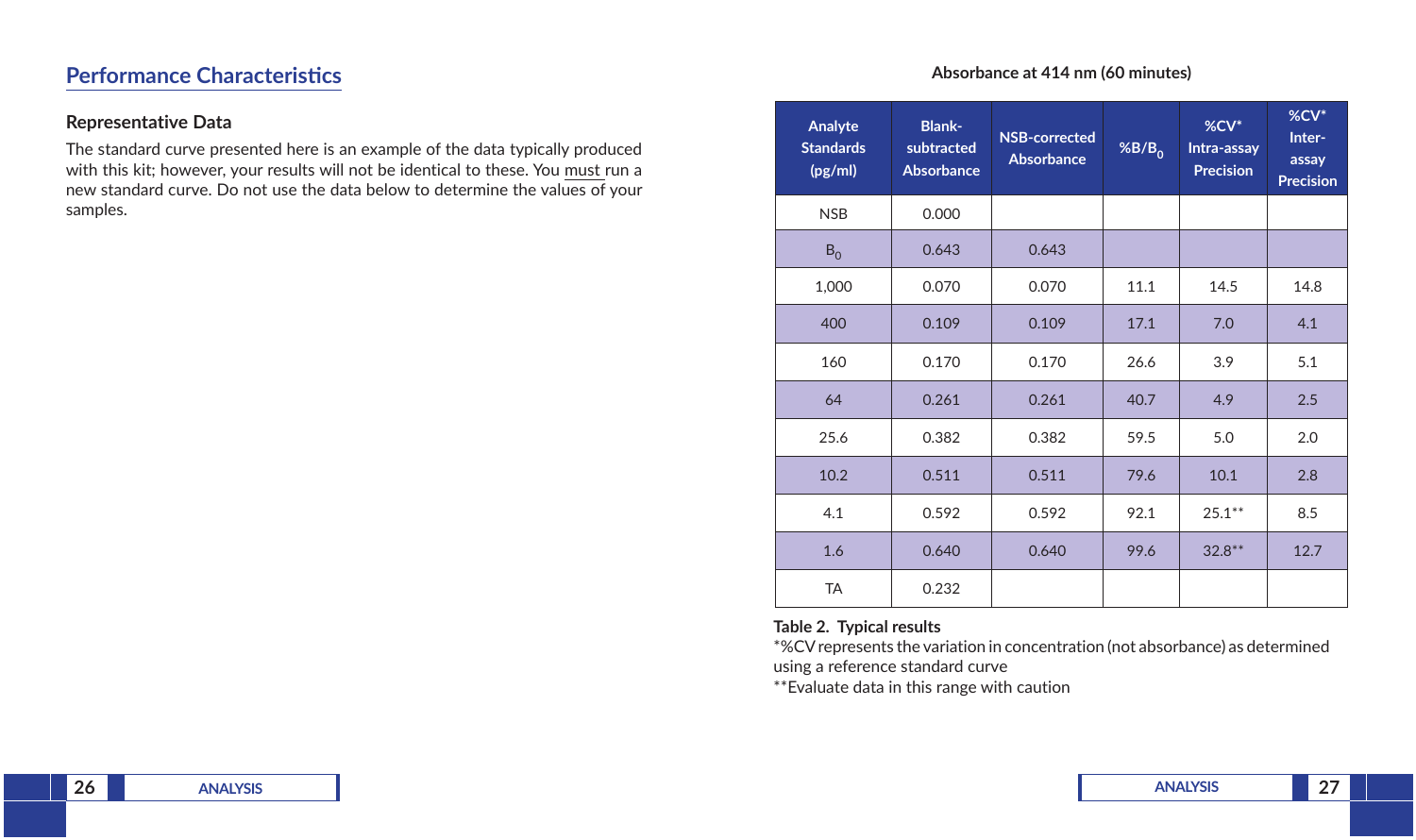

The sensitivity and mid-point were derived from the standard curve shown above. The standard was diluted in ELISA Buffer (1X).

#### **Figure 6. Typical standard curve**

#### **Precision:**

Intra-assay precision was determined by analyzing 24 replicates of three matrix controls (human urine) in a single assay.

| Matrix Control (pg/ml) | %CV  |
|------------------------|------|
| 1,387                  | 13.6 |
| 797                    | 9.5  |
| 215                    | 8.3  |

#### **Table 3. Intra-assay precision**

Inter-assay precision was determined by analyzing replicates of three matrix controls (human urine) in separate assays on different days.

| Matrix Control (pg/ml) | %CV |  |
|------------------------|-----|--|
| 1,513                  | 6.8 |  |
| 808                    | 6.2 |  |
| 187                    | 8.6 |  |

**Table 4. Inter-assay precision**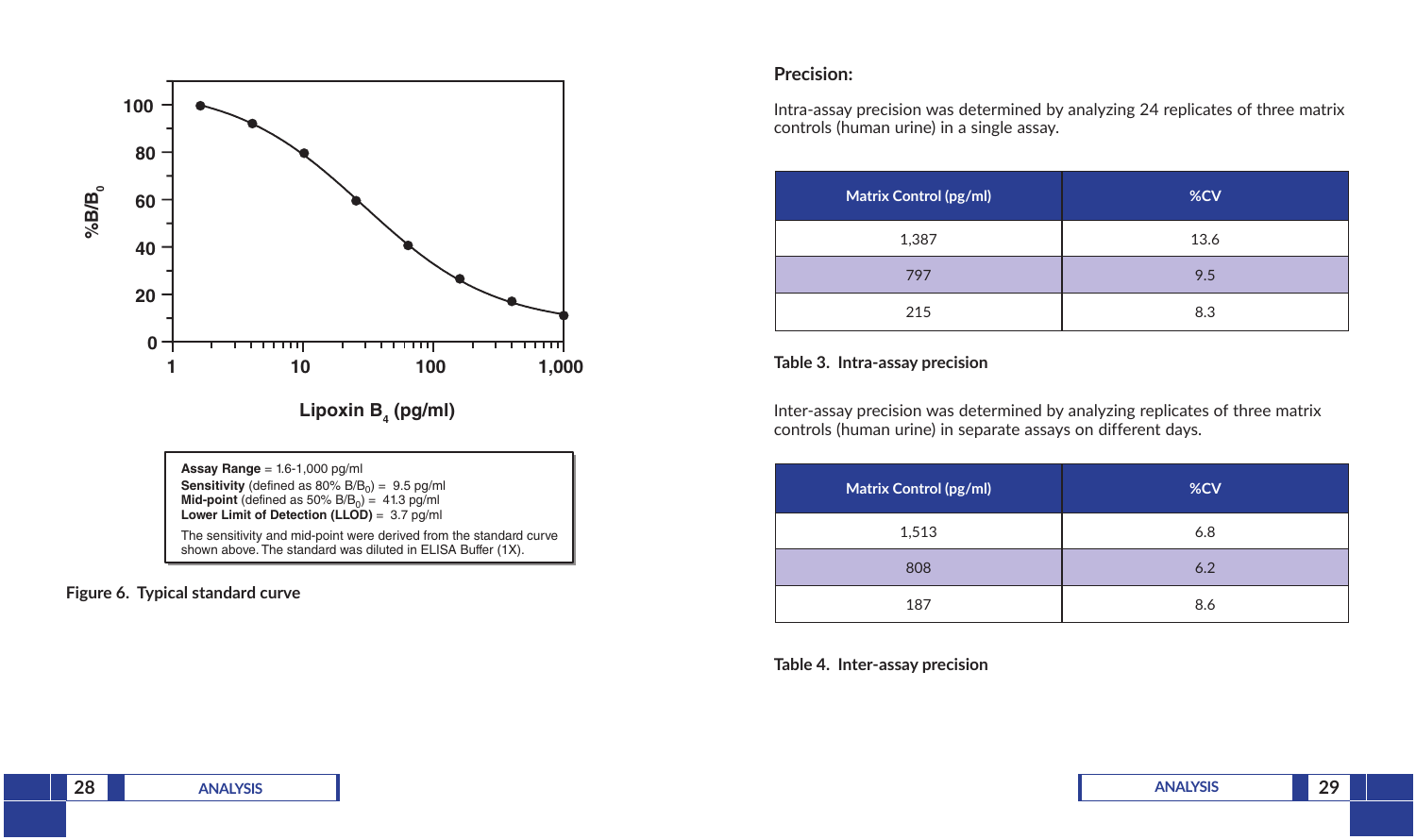### **Cross Reactivity:**

| Compound                    | <b>Cross Reactivity</b> |  |  |
|-----------------------------|-------------------------|--|--|
| Lipoxin $B_{\Lambda}$       | 100%                    |  |  |
| Lipoxin $B_4$ methyl ester* | 54%                     |  |  |
| Lipoxin $A_4$               | 0.065%                  |  |  |
| $15(S)-HETE$                | < 0.01%                 |  |  |
| Leukotriene $B_{\Lambda}$   | < 0.01%                 |  |  |
| Prostaglandin $E_2$         | < 0.01%                 |  |  |
| 15(S)-HpETE                 | < 0.01%                 |  |  |
| Resolvin $E_1$              | < 0.01%                 |  |  |
| Arachidonic Acid            | < 0.01%                 |  |  |

*\*Synthetic compound*

**Table 5. Cross reactivity of the Lipoxin B4 ELISA Kit**

# **RESOURCES**

# **Troubleshooting**

| <b>Problem</b>                                                                                                | <b>Possible Causes</b>                                                                                |  |  |  |
|---------------------------------------------------------------------------------------------------------------|-------------------------------------------------------------------------------------------------------|--|--|--|
| Erratic values; dispersion of duplicates                                                                      | A. Trace organic contaminants in the water<br>source<br>Poor pipetting/technique<br>В.                |  |  |  |
| High NSB $(>0.100$ O.D.)                                                                                      | A. Poor washing; ensure proper washing is<br>used<br>B. Exposure of NSB wells to specific<br>antibody |  |  |  |
| Very low $B_0$                                                                                                | A. Trace organic contaminants in the water<br>source<br>B. Dilution error in preparing reagents       |  |  |  |
| Low sensitivity (shift in dose-response<br>curve)                                                             | Standard is degraded or contaminated                                                                  |  |  |  |
| Analysis of two dilutions of a biological<br>sample do not agree ( <i>i.e.</i> , more than<br>20% difference) | Interfering substances are present; consider<br>an alternative sample preparation                     |  |  |  |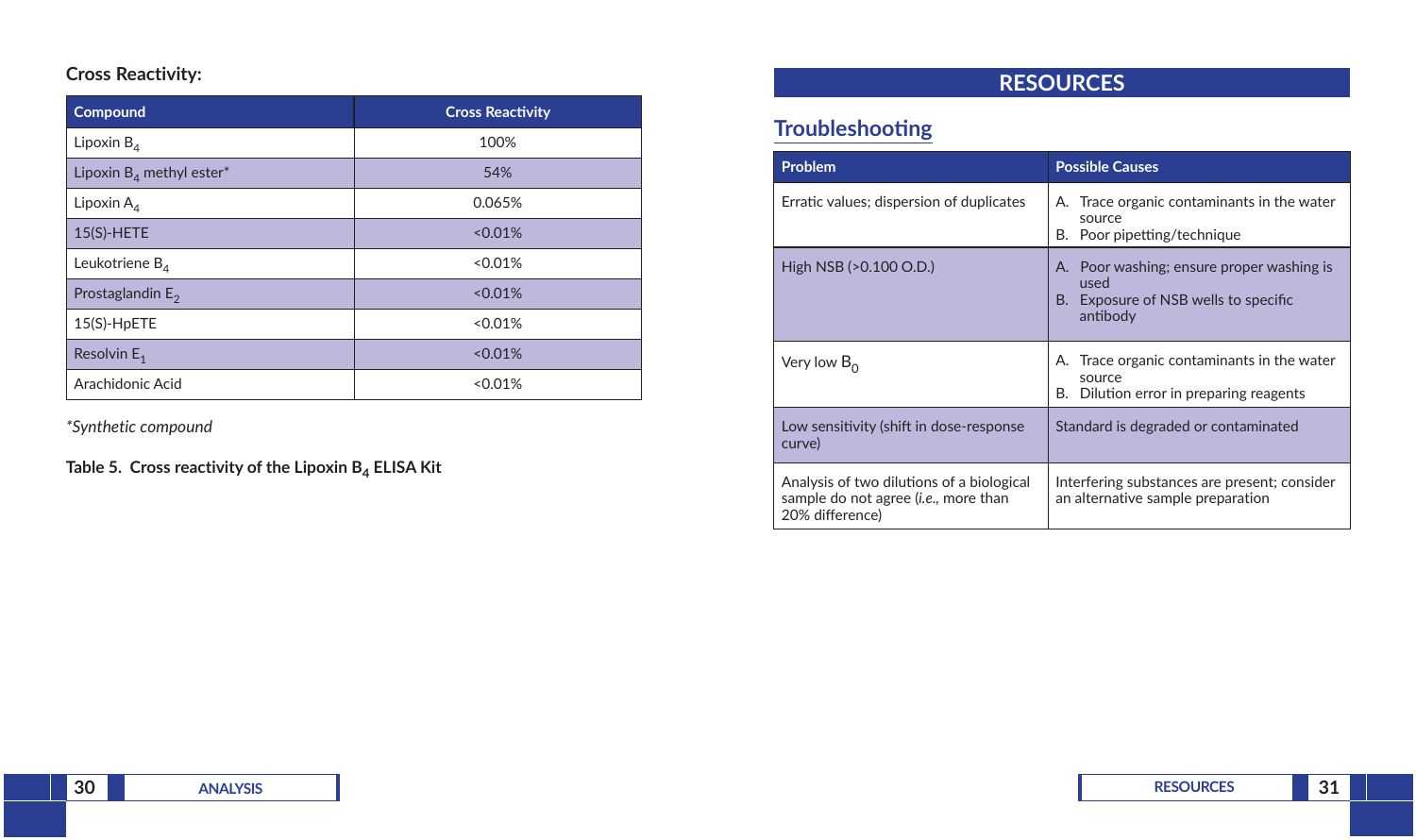| <b>Procedure</b>                               | <b>Blk</b>                                                                                            | <b>TA</b>                                    | <b>NSB</b> | $B_0$       | Standards/<br><b>Samples</b>                                     |
|------------------------------------------------|-------------------------------------------------------------------------------------------------------|----------------------------------------------|------------|-------------|------------------------------------------------------------------|
| Reconstitute and Mix                           | Mix all reagents gently                                                                               |                                              |            |             |                                                                  |
| ELISA Buffer (1X)                              | $-$                                                                                                   | --                                           | $100 \mu$  | $50 \mu$    |                                                                  |
| Standards/Samples                              | --                                                                                                    |                                              |            |             | $50 \mu$                                                         |
| LXB <sub>4</sub> -AChE Tracer                  |                                                                                                       |                                              | $50 \mu$   | $50 \mu$    | $50 \mu$                                                         |
| LXB <sub>4</sub> ELISA Polyclonal<br>Antiserum |                                                                                                       |                                              |            | $50 \mu$    | 50 µl                                                            |
| Seal                                           |                                                                                                       | Seal the plate and tap gently to mix         |            |             |                                                                  |
| Incubate                                       |                                                                                                       | Incubate plate overnight at room temperature |            |             |                                                                  |
| Aspirate and Wash                              |                                                                                                       |                                              |            |             | Aspirate wells and wash 5 $\times$ ~300 µl with Wash Buffer (1X) |
| Apply Ellman's<br>Reagent                      | $200 \mu l$                                                                                           | $200$ $\mu$                                  | 200 µl     | $200$ $\mu$ | $200 \mu l$                                                      |
| TA - Apply Tracer                              |                                                                                                       | 5 <sub>µ</sub>                               |            |             |                                                                  |
| Seal                                           | Seal plate and incubate for 60 minutes at room temperature on<br>orbital shaker, protected from light |                                              |            |             |                                                                  |
| Read                                           | Read absorbance at 414 nm                                                                             |                                              |            |             |                                                                  |

**Table 6. Assay Summary**